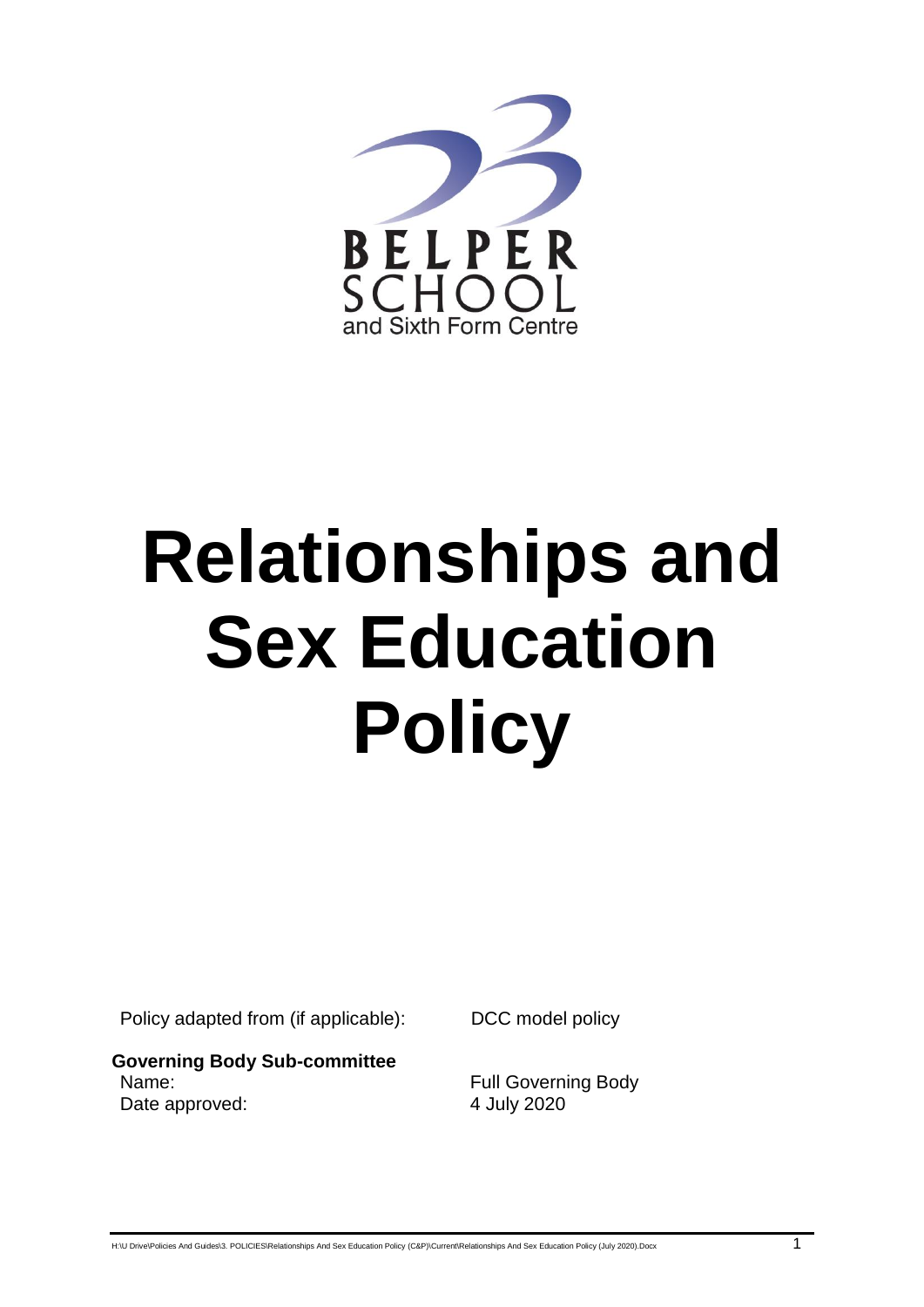# **Intent**

## **Why Do We Teach Relationships and Sex Education?**

This school policy is in line with current regulations from the Department of Education (DfE) on Relationships Education, Relationships and Sex Education (RSE) and Health Education (July 2019).

Relationships and Sex Education and Health Education are taught in this school as statutory subjects through an integrated PSE programme of work.

Relationships and Sex Education make a significant contribution to the school's legal duties to

- prepare students for the opportunities, responsibilities and experiences of adult life , and
- promote the spiritual, moral, social cultural mental and physical development of students

*It is taught in the context of our ethos, the core of which* is built on respect, inclusivity and responsibility, nurturing students to be individuals within a family approach. Central to this ethos is a focus on relationships which demonstrate mutual respect and equality. The school places value on treating each other, and our environment, with care, dignity and compassion, so that as members of the school and wider community we can make a difference. The ethos is student-centred, empowering people to have confidence to participate and engage.

Relationships and Sex Education is defined by the PSHE Association as 'learning about the emotional, social and physical aspects of growing up, relationships, sex, human sexuality and sexual health'. This content is delivered in an age appropriate way in our school with regard to the age and stage of students.

The *aim/ intention* of Relationships and Sex Education in our school is to equip children and young people with the information, skills and values they need to have safe, fulfilling and enjoyable relationships and take responsibility for their physical , sexual and emotional health and wellbeing.

We recognise the central importance of relationships in supporting children and young people's mental health and wellbeing, academic achievement and future success.

Our programme also aims to support students in their personal development with regard to attributes such as kindness, integrity, generosity and honesty. These approaches support our wider work of building resilience in our students.

We focus on attitudes and values, skills and as well as knowledge and understanding. This will include developing self-esteem, the skills to manage relationships and most importantly keep themselves safe in all their relationships.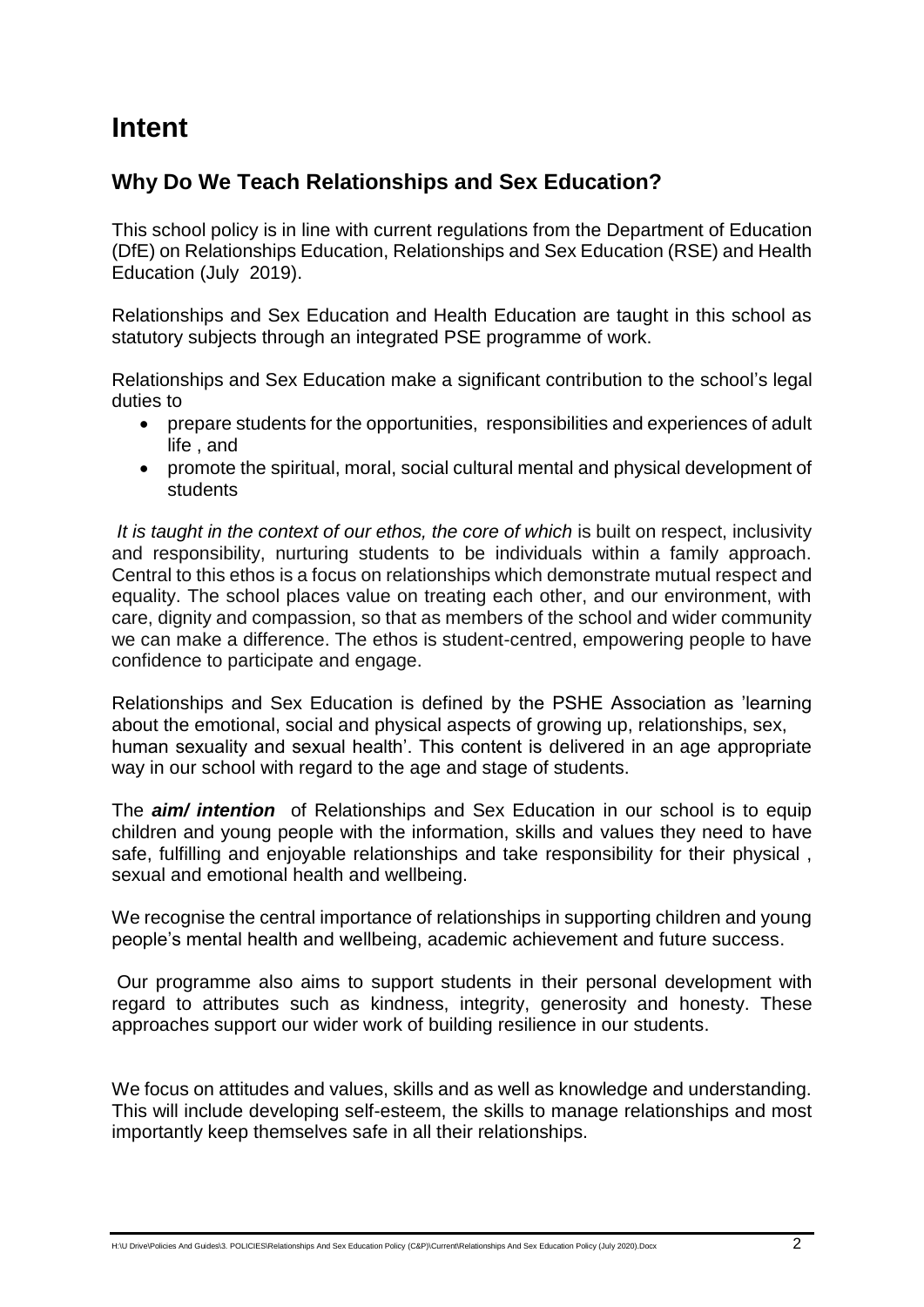Research has shown that young people who feel good about themselves, and are knowledgeable and confident about relationships and sex, are more likely to be discerning in their relationships and sexual behaviours and to have fulfilling relationships.

As a school we recognise the impact of social media, the media and the digital world on our children and young people. We aim to deliver an RSE programme that recognises and addresses this to ensure that students know how to keep themselves and their personal information safe.

## **Implementation**

## **Curriculum Content**

The DfE recognises 5 elements to Relationships and Sex Education. These are

- Families
- Respectful relationships including friendships
- Online and media
- Being safe
- Intimate and sexual relationships, including sexual health

Students are able to form positive relationships and recognise when these are healthy and unhealthy along with having an awareness of the various different types of relationships (including LGBTQ+). They will be able to enjoy changes they experience but also evaluate ways they can minimise risk taking behaviour in intimate relationships. Students learn the implications of law in terms of marriage, civil partnerships and they learn that some behaviour in relationships can be criminal. Students also learn the concepts of the laws relating to being safe and how these can affect current and future relationships in addition to knowing where to seek help and support for both physical and emotional needs.

#### **In Key Stage 3 student will cover the following topics:**

#### **Year 7**

- Transition from Primary to Secondary
- Signposting support
- Creating Tutor Group Identity and ground rules
- Understanding 4 stages of team building
- Bullving or Banter
- Understanding how puberty affects males and females
- Friendship choices-toxic friends
- Exploring sense of self and how media and society impacts on our perception
- Online safety:responsibilities and expectations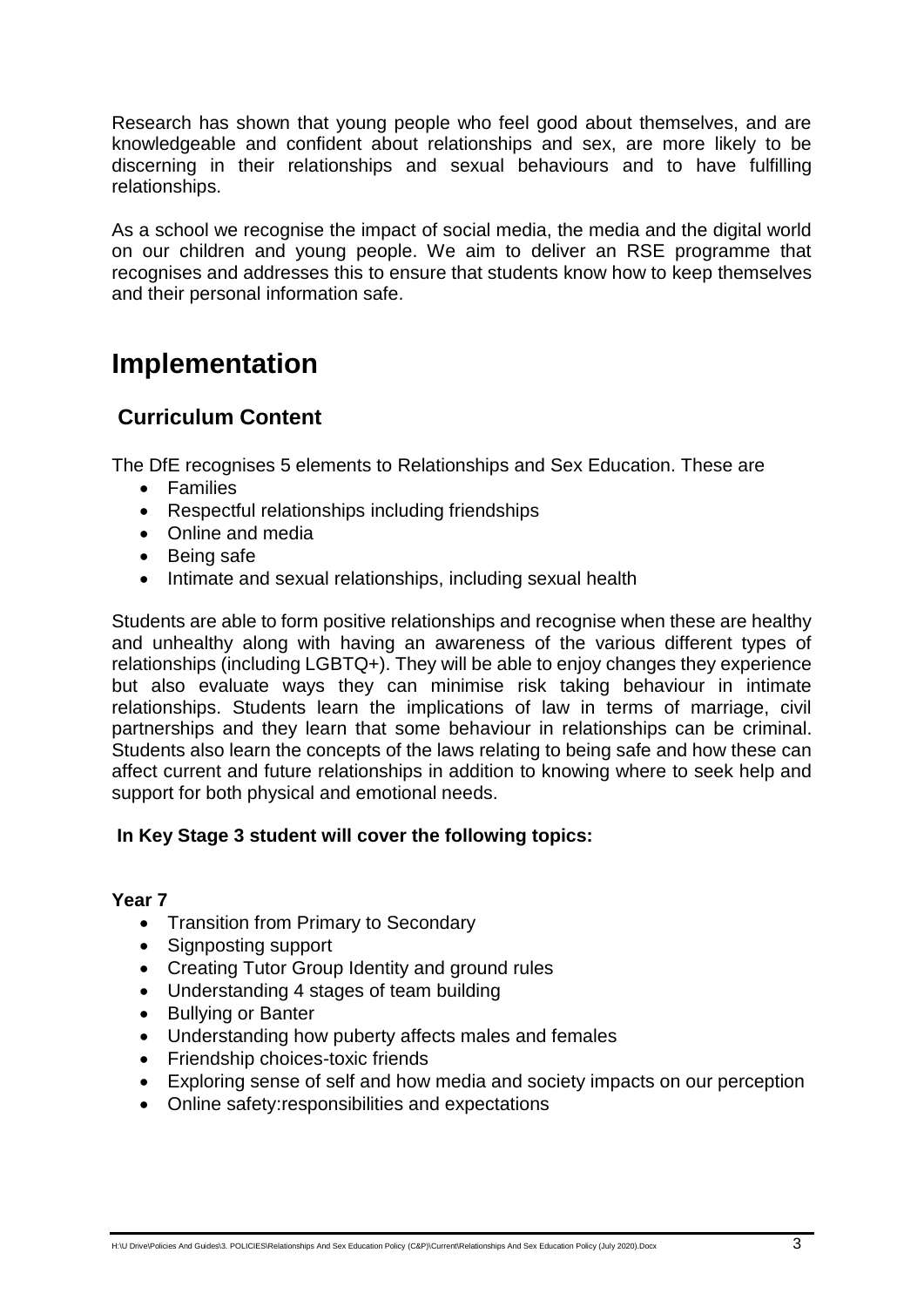#### **Year 8**

- Marriage and changing family roles
- The law with regard to FGM, sexuality and gender identity
- LGBTQ+ identities
- Developing positive relationships
- How to avoid dangerous relationships
- Online safety: sources of material and their reliability

#### **Year 9**

- Child sexual exploitation
- Consent
- Exploring the terminology around 'sex' and 'gender'
- Gender diversity
- Transgender considerations
- On line safety: distortion of reality and the law

#### **In Key Stage 4 student will cover the following topics:**

#### **Year 10**

- The risks related to unprotected sex
- Safe sex and unsafe sex
- Drugs and sex
- The consequences of unsafe sex

#### **Year 11**

- $\bullet$
- Understanding the positives of a healthy relationship
- Exploring misconceptions around sexuality
- Understanding issues around parenthood from conception and beyond

#### **In Key Stage 5**

- How to develop and maintain a variety of healthy relationships within a range of social/cultural/educational and employment contexts and to develop parenting skills
- How to recognise and manage emotions within a range of relationships
- How to manage risky or unhealthy/negative relationships, including all forms of harassment and abuse (including online)
- The concept of consent in a variety of contexts
- Respecting equality and being a productive member of a diverse community
- How to identify and access appropriate advice and support in new locations or communities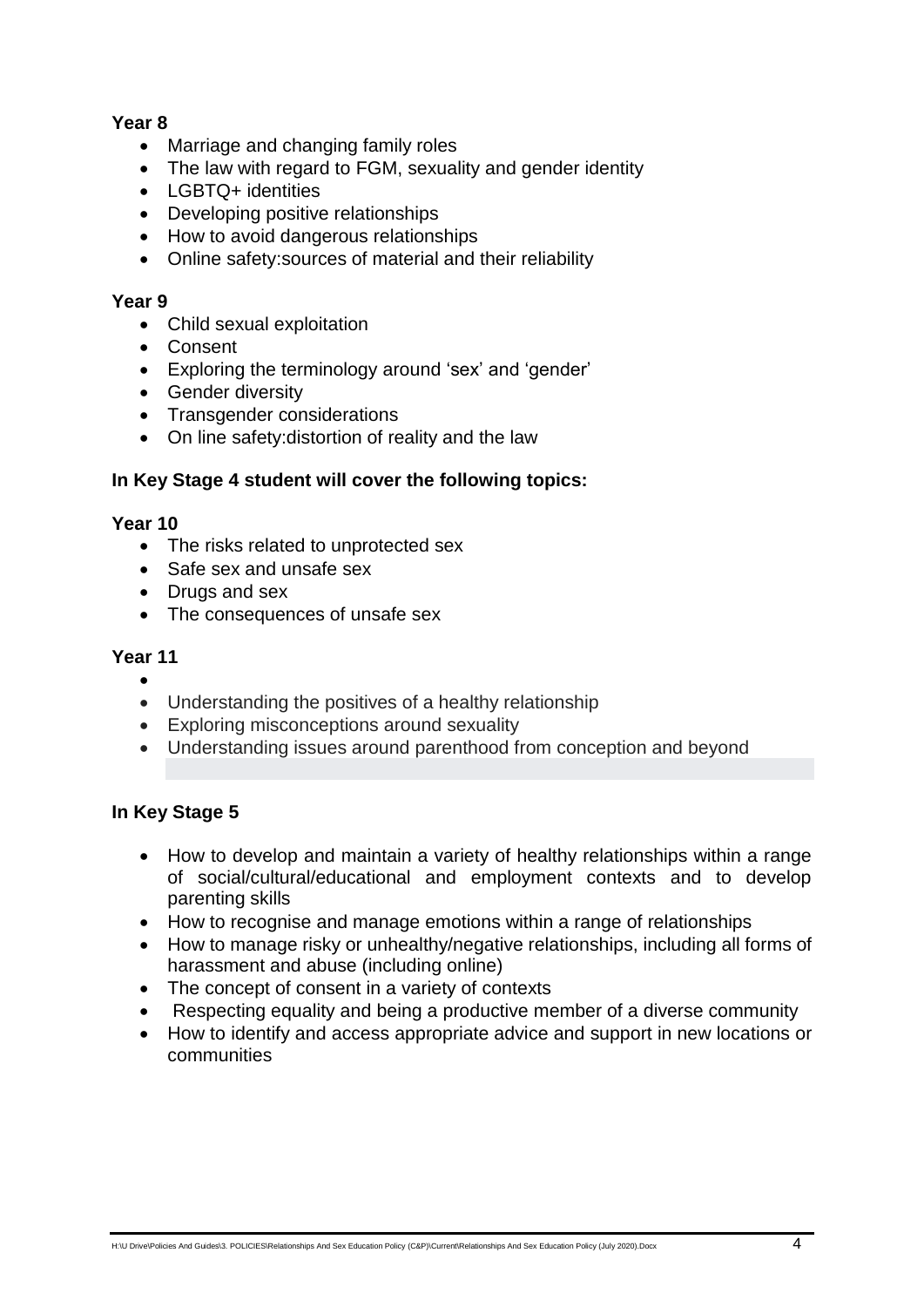#### **Across all three key stages the following attitudes and values are explored:**

#### **Attitudes and values**

- Learning the importance of values and individual conscience and moral considerations
- Learning the value of marriage, civil partnership, family life, stable and loving relationships for the nurture of children
- Learning the value of respect, love and care
- Exploring, considering and understanding moral dilemmas
- Developing critical thinking as part of decision making
- Learning to respect and value difference and diversity
- Learning the implications (social, emotional and economic) of lifestyle choices in relation to relationships and families
- Rights and responsibilities, for self and others
- Commitment to their own safety and that of others
- Gender equality
- That violence and coercion in relationships are unacceptable

#### **Across all three key stages the following personal and social skills are developed:**

#### **Personal and social skills**

- Learning to identify their own emotions and those of others
- Learning to manage emotions and relationships confidently and sensitively
- Learning to manage change
- Developing self-respect and empathy for others

 Learning to make choices based on an understanding of difference and with an absence of prejudice

- Learning to make and carry out informed decisions
- Developing an appreciation of the consequences of choices made
- Managing conflict
- Learning how to identify risk
- Coping with and resisting unwelcome peer pressure
- Learning how to recognise and avoid exploitation and abuse
- Communicating openly and respectfully about sex and relationships
- Asking for help and accessing advice and services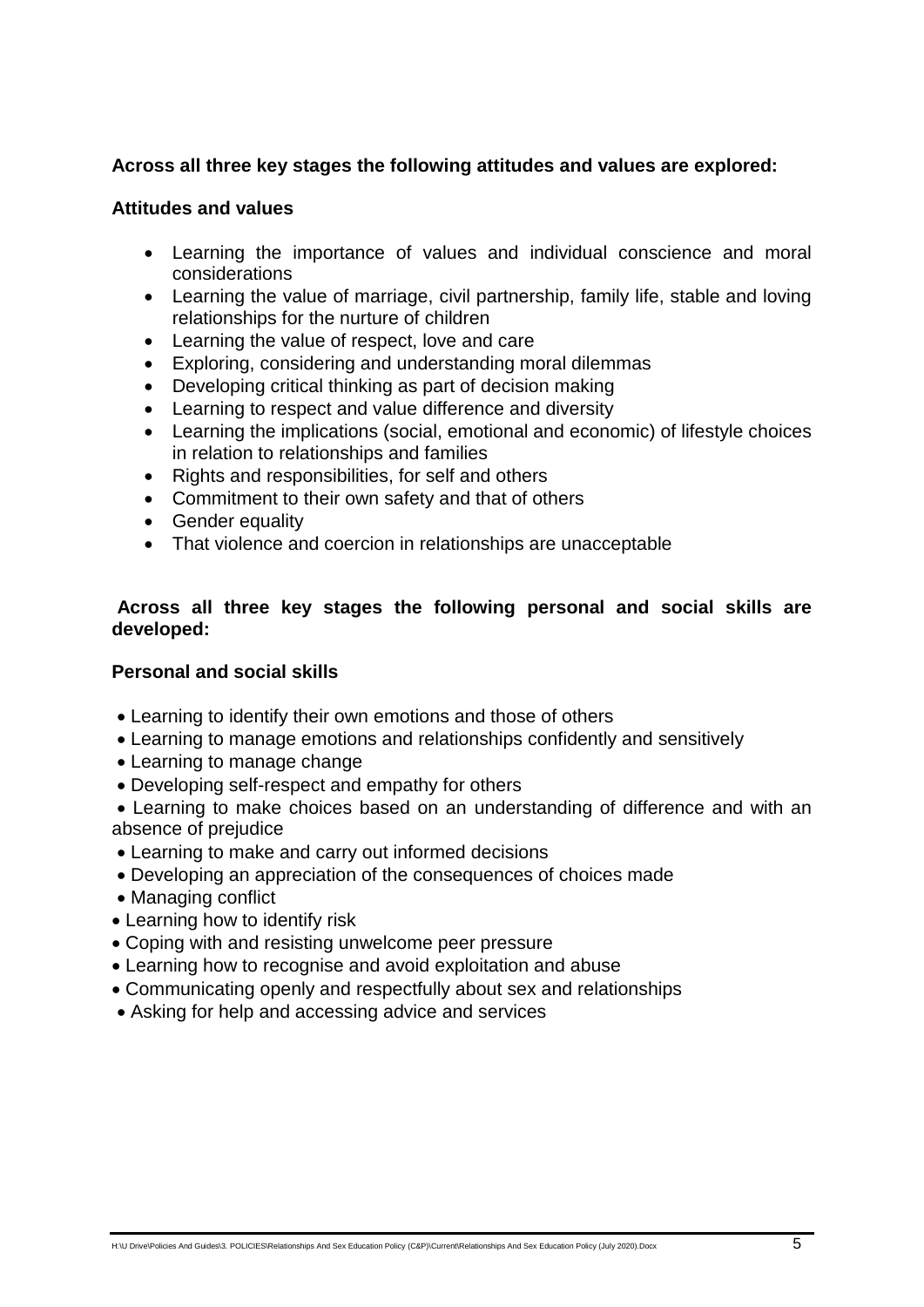#### **Within the above mentioned topics the following areas of knowledge and understanding are developed:**

#### **Knowledge and understanding**

 Learning and understanding emotional and physical development at appropriate stages

 Understanding human sexuality, reproduction, sexual health, emotions and relationships

- Learning about a safe and healthy lifestyle based on accurate information
- Learning about seeking appropriate help and advice
- Understanding the benefits of loving, rewarding and responsible relationships

 Learning how to resist unwelcome pressures to be sexually active and protective behaviours

 Learning how to avoid unplanned pregnancy and Sexually Transmitted Infections (STIs)

- Learning about pregnancy and the choices available
- Understanding legal aspects of sexual behaviour
- Learning about the links between sexual health and alcohol

 Learning about the impact of coercion and violence and understanding that consent is critical

Some elements of sex education are statutory.

Learning about 'the changing adolescent body' is part of statutory Health Education.

National Curriculum Science is also statutory.

At Key Stage 3 and 4 this includes teaching about reproduction in humans, for example the structure and function of the male and female reproductive systems, menstrual cycles, gametes, fertilisation, gestation, birth and HIV/AIDS.

## **Equality**

This school delivers RSE with regards to the Equality Act 2010 and observance of the protected characteristics of age, sex, race, disability, religion or belief, gender reassignment , pregnancy or maternity, marriage or civil partnership and sexual orientation, We recognise that children have varying needs regarding RSE depending on their circumstances and background. The school believes that all people should have access to RSE that is relevant to their particular needs. To achieve this, the school's approach to RSE will take account of:

 Girls tend to have a greater access to RSE than boys through the media and at home. We will consider the particular needs of boys, as well as girls, and use approaches that will actively engage them. We shall also be proactive in combating sexism, misogyny, sexualised behaviour and sexist bullying. We will foster healthy and respectful peer-to-peer communication and behaviour between boys and girls.

H:\U Drive\Policies And Guides\3. POLICIES\Relationships And Sex Education Policy (C&P)\Current\Relationships And Sex Education Policy (July 2020).Docx 6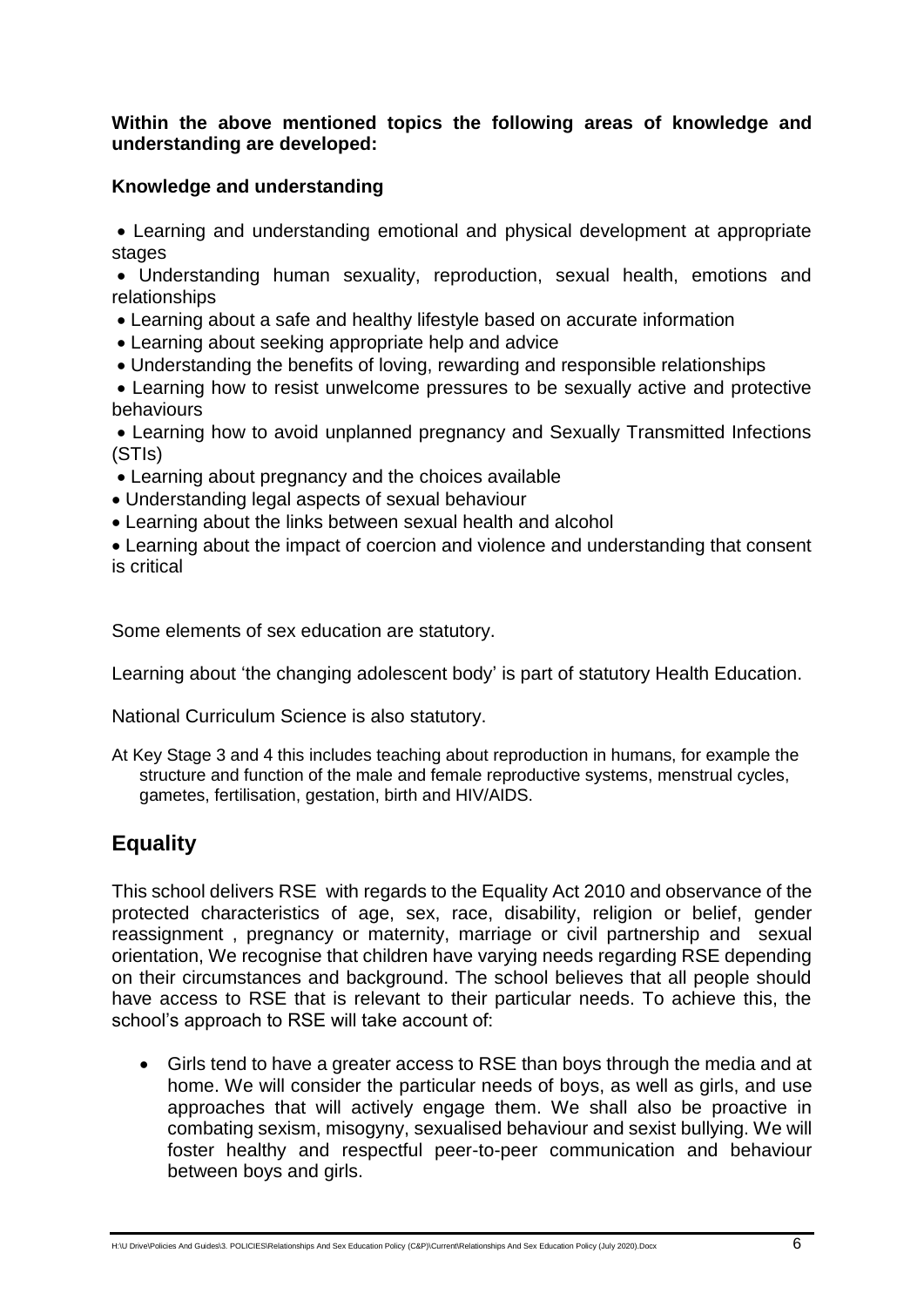- Some pupils may have learning, emotional or behavioural difficulties, or special educational needs or disabilities (SEND) that result in particular RSE needs at times which we will support. We will ensure that RSE is accessible to all students through high quality teaching that is differentiated and personalised. We will also be mindful of preparing for adulthood outcomes as set out in the SEND code of practice when teaching these subjects to those with SEND.
- Different ethnic cultural and religious groups may have different attitudes and beliefs with regard to RSE. The school will consult students and parents/carers about their needs, take account of their views and promote respect for and understanding of the views of different ethnic, cultural and religious groups in line with safeguarding and school's statutory duty to keep students safe and deliver certain elements of the statutory RSE curriculum.
- Some of our students will go on to define themselves as Lesbian, Gay, Bisexual or Trans (LGBTQ+). Some students may have LGBTQ+ parents/carers, brothers or sisters, other family members and/or friends. All our students will meet and work with LGBTQ+ people both now and in the future. Our approach to RSE will reflect this and teaching will be sensitive and age appropriate both in content and approach. This content will be integrated into the programme rather than as a stand-alone lesson or unit. We actively tackle homophobic bullying.
- We recognise that our students may come from a variety of family situations and home backgrounds. We will take care to ensure that there is no stigmatisation of children based on their home circumstances and deliver the curriculum sensitively and inclusively.

## **Provision**

- 1. This school has a caring ethos that models and supports positive relationships between all members of the school community.
- 2. Within the taught, age-appropriate, spiral RSE programme within Personal Social and Health Education (PSE).
- 3. Within Science as stipulated by the national curriculum and/or as negotiated with the Heads of Year.
- 4. Through other curriculum areas for example Drama, English etc.
- 5. Through assemblies.
- 6. Through pastoral support.
- 7. By the provision of appropriate leaflets and other information sources.
- 8. Via targeted intervention, where appropriate, with vulnerable individuals.
- 9. Delivery in response to incidents.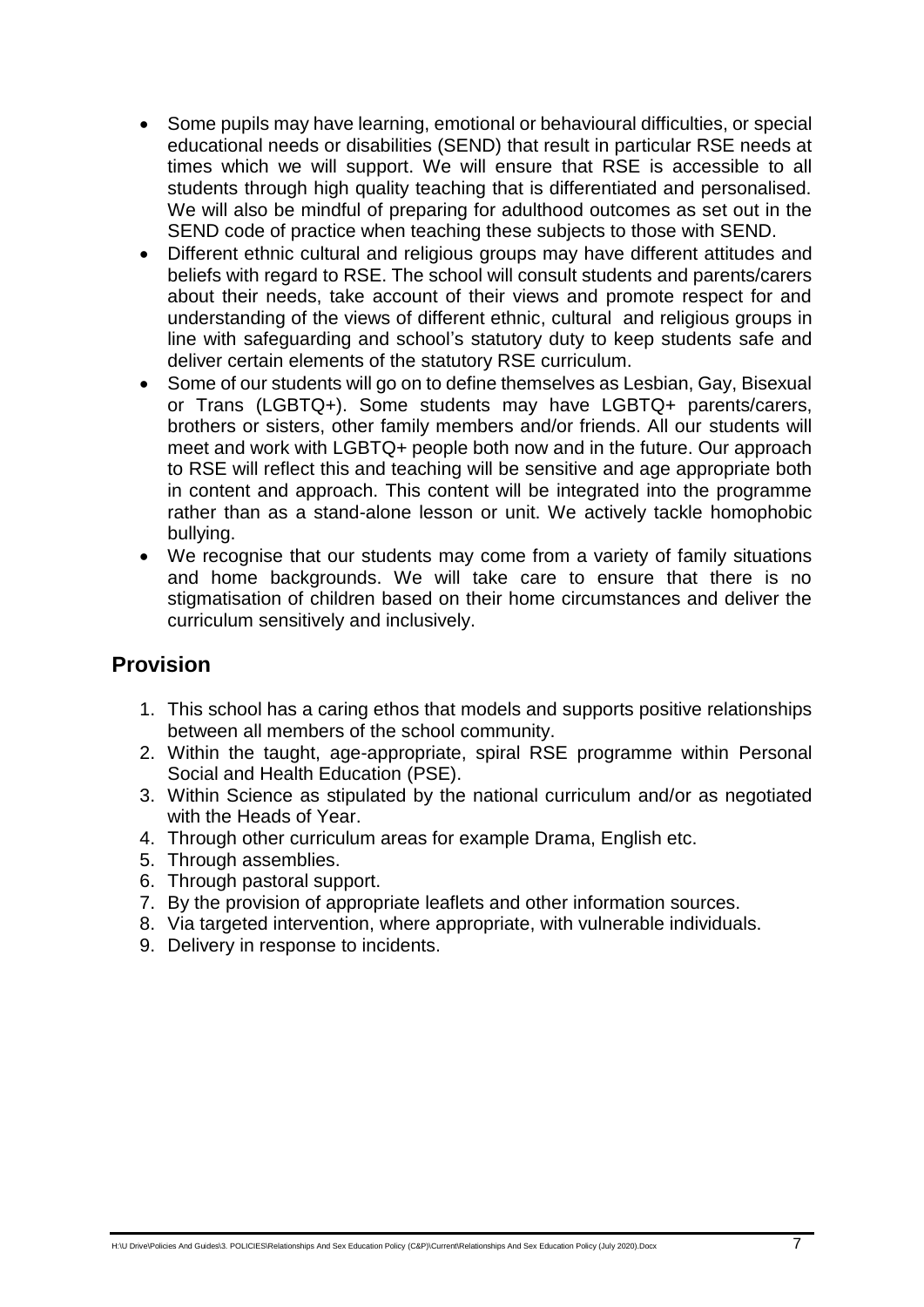## **Teaching Methods, Resources, Training and Monitoring**

All the following elements of teaching methods, resources, training and monitoring are essential elements in providing quality RSE.

#### **A Safe Learning Environment**

In order for PSE or RSE to be conducted safely the following will be in place:

- Group agreements or ground rules are negotiated, explained, displayed and referred to wherever appropriate. (When receiving external visitors, they will have sight of and understanding of the ground rules/group agreement.)
- No one in the classroom will be expected to answer a personal question.
- Distancing techniques such as the use of scenarios, will be used to help to keep pupils safe. There will be no need for anyone to discuss their own personal issues.
- Confidentiality will be clearly explained. Students will understand how disclosures will be handled.
- Students will be expected to engage and listen during lessons, however it is accepted that sometimes it is inappropriate for them to be expected to take part in the discussion.
- In most cases, the correct names for body parts will be used.
- The meanings of words will be explained in a sensible and factual way.
- Care will be taken not to use materials or approaches that may trigger trauma or distress. Students at risk will be identified and arrangements made for them to access the learning in a comfortable way.
- Signposting to sources of support when dealing with sensitive issues

#### **Teaching and Learning Methods**

Teaching and learning best practice will be applied. Active learning methods that support participation and encourage reflection will be used including group work, talking, negotiation and using thinking skills.

#### **Asking and Answering Questions**

We recognise that where young people's questions go unanswered they may turn to inappropriate sources of information, Therefore teachers will attempt to answer student's questions and concerns in a sensitive, age and development appropriate manner.

Individual teachers will use their skill and discretion in these situations, and if necessary, refer to the Head of Year or Safeguarding for advice and support.

Teachers will apply the following principles:

1. Clear guidance will be established about what is appropriate and inappropriate in a whole class setting-group agreement/ground rules will help to achieve this.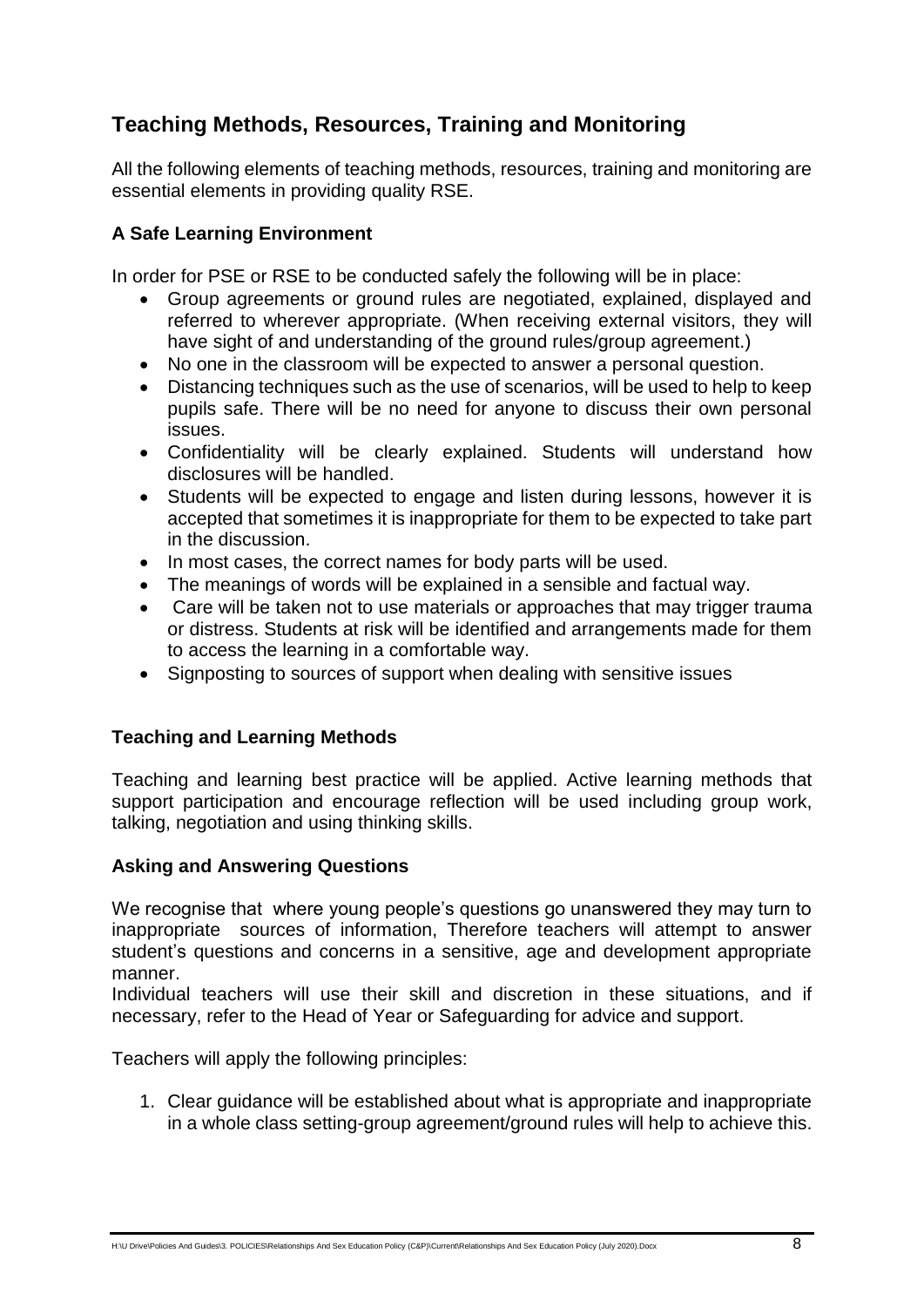- 2. If a student's question is inappropriate to address the whole class, the teacher will acknowledge the question and attend to it later on an individual basis.
- 3. Personal questions should be referred to the ground rules/group agreement.
- 4. Teachers will set the tone by speaking in a matter-of-fact way and ensuring that students discuss issues in a way which encourages thoughtful participation.
- 5. If a teacher is concerned that a student is at risk in any way, including sexual abuse or exploitation, the usual safeguarding procedures will be followed.

#### **Groupings**

RSE takes place within mixed gender classes or single gender groups as deemed appropriate and relevant with the student's usual teacher. There may be times when choosing particular mixes of genders may be useful. It is important to note that although separated genders may have different activities on occasions the messages and information they receive will be consistent. It will be left to the teacher's discretion to make these decisions.

#### **Visitors**

A visitor can enrich, but not replace, the RSE curriculum. Care is taken to ensure that the visitor's contribution fits with our planned programme of work and policy, and that the content is age appropriate and accessible for the students. It is particularly useful when visitors have expertise and/or provide a service to students. Please see the External Contributors Policy for the best practice in this context.

#### **Resources**

Teaching resources will be selected on the basis of their appropriateness to students and their impact. Care will be taken not to use materials or have discussions that could be 'instructional' e.g. regarding self-harm.

#### **Continuity, Progression and Assessment**

Our school has the same high standards of the quality of pupils learning in RSE as in other curriculum areas. RSE is delivered through a sequenced planned programme of work. Continuity and progression is generated through the adoption of a whole school approach to the planning and delivery of outcomes covering knowledge, skills and understanding. The curriculum is informed by needs assessment of students' existing knowledge, experience and understanding.

The elements of RSE that form part of the Science curriculum are assessed in accordance with the requirements of the national curriculum. Learning from other elements of RSE is assessed as part of the PSE provision and builds on existing school systems. Baseline, formative and summative assessments will contribute to the effective delivery of RSE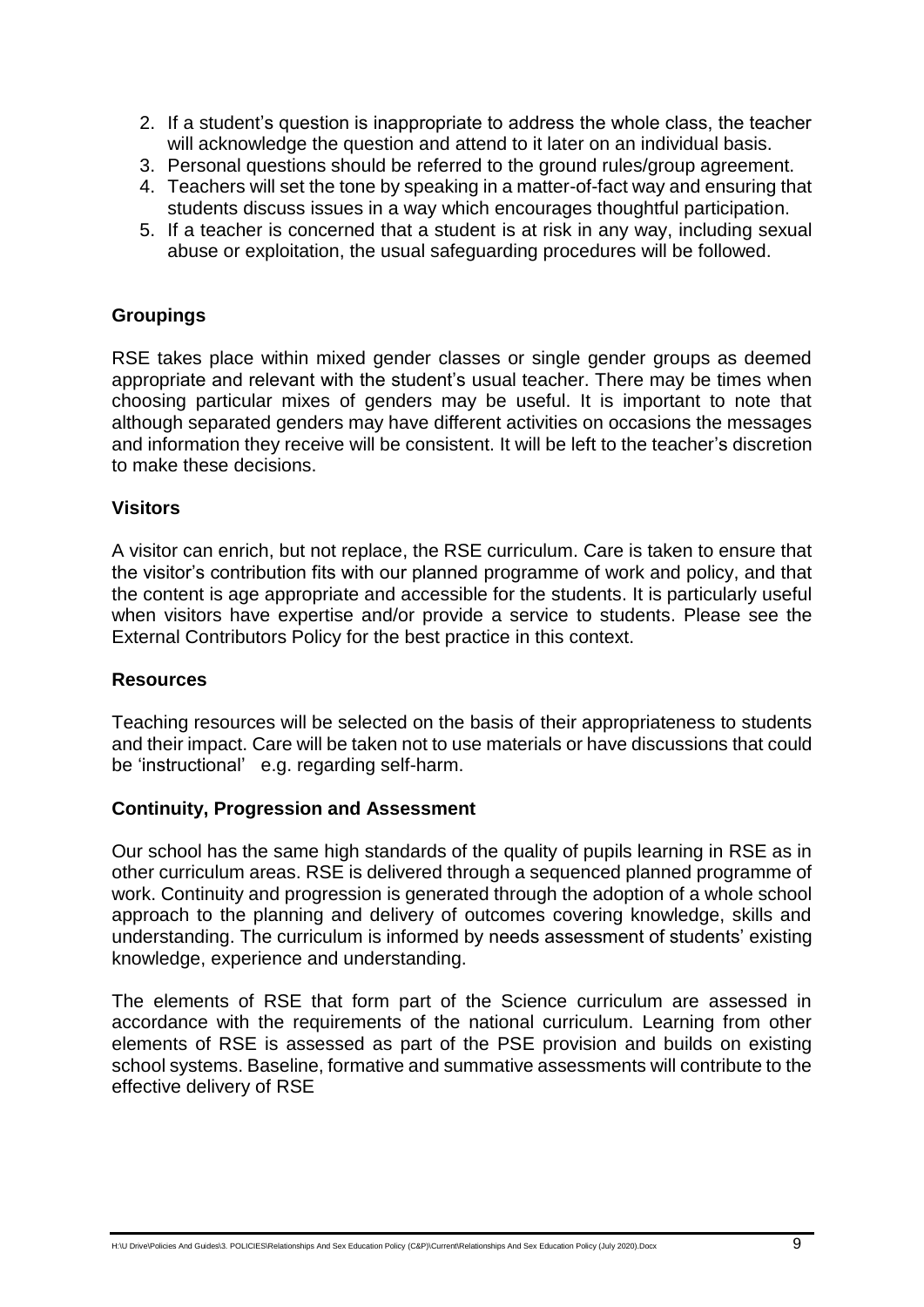## **Personnel and Training**

The RSE co-ordinator is the Head of Year, having responsibility for their Year Group, with an overview by designated members of the SLT.

RSE is delivered by form tutors. The school is committed to ensuring that everyone involved with teaching, or supporting the teaching of RSE receives appropriate and ongoing professional development in order to maintain a whole school consistency and high standards for the children/young people in our care.

All new staff will receive a copy of the RSE policy.

### **Parental engagement in RSE**

We recognise the prime role of parents/carers in the development of their child's understanding about relationships and sex. We work in active partnership with parents/carers in the development and review of RSE.

The school will ensure that parents/carers are: made aware of the school's approach and rationale for RSE through the policy; involved in the review of the RSE policy; made aware of the school's PSE curriculum; and encourage them to support their child in learning at home through shared learning activities, if appropriate.

Resources will be signposted to or made available for parents/ carers to borrow to reinforce learning at home and support them in managing conversations with their children on these issues.

Parents/carers have a legal right to withdraw their children from dedicated sex education lessons delivered outside the science curriculum. They do not have a right to withdraw their children from those aspects of RSE that are taught in national curriculum Science.

If a parent/carer has any concerns about the RSE provision, we will take time to address their concerns and allay any fears they may have. If parents/carers decide to withdraw their child, we shall work with them and their child to explore possible alternative provision. In the event of a request to withdraw we will document this process and ensure a record is kept.

Once a student is three terms away from their sixteenth birthday they have a right to receive sex education rather than be withdrawn. Where this is the case we will make arrangements to provide them with sex education during one of those terms.